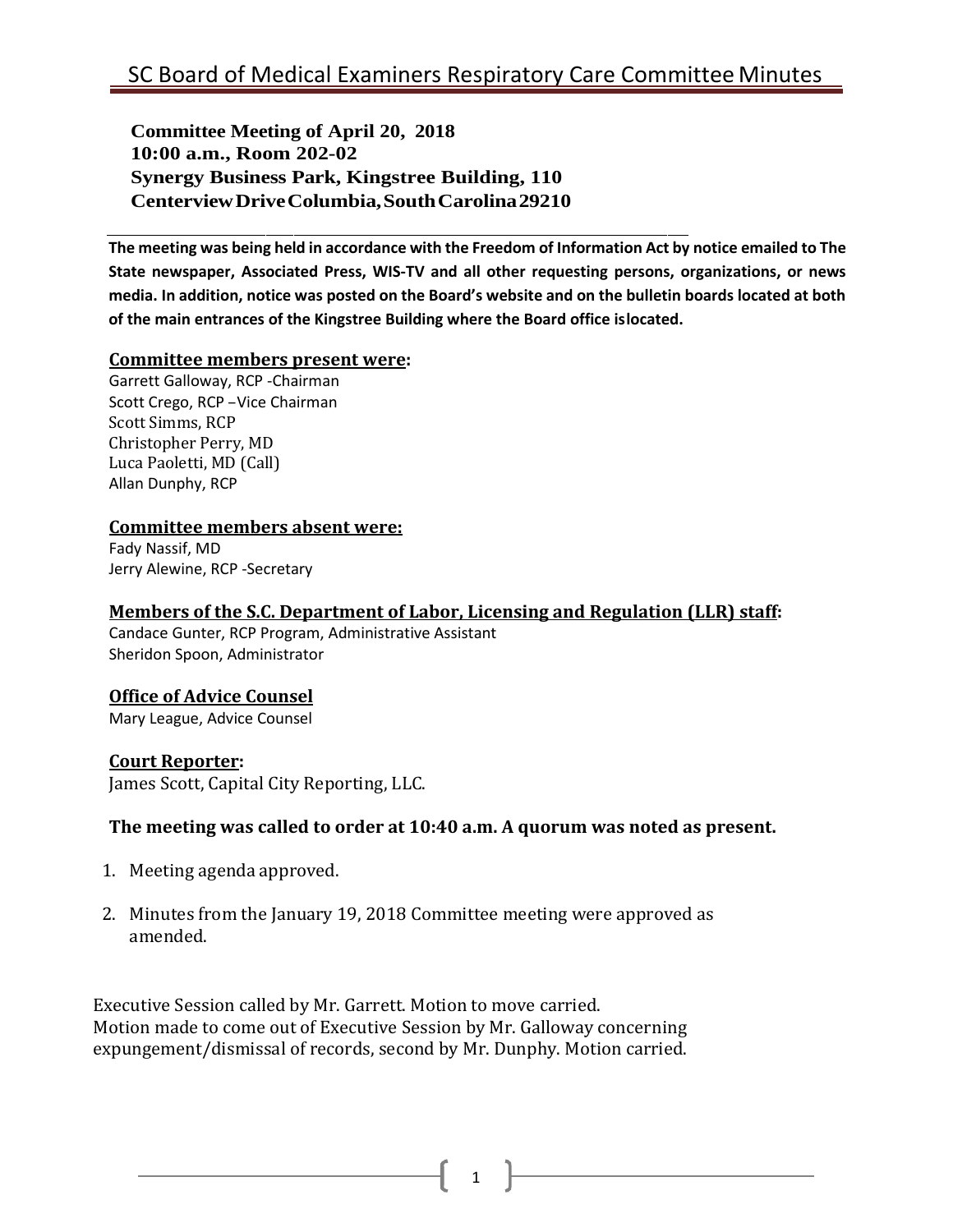# SC Board of Medical Examiners Respiratory Care Committee Minutes

| Name                                    | Credential<br>Number | Expiration<br>Date | City                           | State          |  |  |  |
|-----------------------------------------|----------------------|--------------------|--------------------------------|----------------|--|--|--|
| <b>BILLY GARRETT BROWN</b>              | <b>RCP. 6150</b>     | 5/31/2018          | <b>BRENTWOOD</b>               | <b>TN</b>      |  |  |  |
| <b>NICOLE LYNN</b><br><b>KUBACKI</b>    | <b>RCP. 6163</b>     | 5/31/2018          | <b>INDIANAPOLIS</b>            | $\blacksquare$ |  |  |  |
| <b>REBECCA SWETT</b><br><b>LANGFORD</b> | <b>RCP. 6061</b>     | 5/31/2018          | <b>JOHNSTON</b>                | <b>SC</b>      |  |  |  |
| <b>CONNIE JEAN PIPPIN</b>               | <b>RCP. 6149</b>     | 5/31/20189         | <b>AUGUSTA</b>                 | GA             |  |  |  |
| <b>ALTON LYNN TUCKER</b>                | <b>RCP. 6141</b>     | 5/31/2018          | <b>FRANKLIN</b>                | <b>NC</b>      |  |  |  |
| Lauren Rainey Babb                      | RCP.6107             | 5/31/2018          | Greenwood                      | <b>SC</b>      |  |  |  |
| <b>KASEY O'NEAL</b><br><b>BALDWIN</b>   | RCP.6081             | 5/31/2018          | <b>COLUMBIA</b>                | SC             |  |  |  |
| <b>KRISTA LEEANN</b><br><b>BONNETTE</b> | RCP.6060             | 5/31/2018          | <b>PELION</b>                  | SC             |  |  |  |
| DARIN BRANDT                            | RCP.6160             | 5/31/2018          | <b>KINGSPORT</b>               | <b>TN</b>      |  |  |  |
| <b>TIANNA LYNN</b><br><b>BRANTLEY</b>   | RCP.6076             | 5/31/2018          | <b>ANDERSON</b>                | SC             |  |  |  |
| <b>JESSICA HELMS</b><br><b>BRUNER</b>   | RCP.6142             | 5/31/2018          | <b>MAIDEN</b>                  | <b>NC</b>      |  |  |  |
| <b>SARAH MARIE</b><br>CARON             | RCP.6148             | 5/31/2018          | <b>SPARTANBURG</b>             | SC             |  |  |  |
| <b>MELANIE AURELIA</b><br><b>CHINN</b>  | RCP.6157             | 5/31/2018          | <b>BILOXI</b>                  | <b>MS</b>      |  |  |  |
| KIMBERLY MARIE<br><b>CLERE</b>          | RCP.6144             | 5/31/2018          | <b>SAINT LOUIS</b>             | <b>MO</b>      |  |  |  |
| Megan Adriana<br>Cockrell               | RCP.6091             | 5/31/2018          | Chappells                      | SC             |  |  |  |
| Maryanne Contreras                      | RCP.6070             | 5/31/2018          | Greenwood                      | SC             |  |  |  |
| <b>STEVEN SCOTT</b><br><b>COOPER</b>    | RCP.6161             | 5/31/2018          | <b>CHANDLER</b>                | AZ             |  |  |  |
| <b>MARCIA L CULP</b>                    | RCP.6113             | 5/31/2018          | <b>EDGEMOOR</b>                | SC             |  |  |  |
| <b>NEA LYN FANNING</b>                  | RCP.6092             | 5/31/2018          | <b>WEST</b><br><b>COLUMBIA</b> | SC             |  |  |  |
| <b>TAMMY M FREEMAN</b>                  | RCP.6098             | 5/31/2018          | <b>COLUMBIA</b>                | SC             |  |  |  |
| Amelia Friel                            | RCP.6108             | 5/31/2018          | Summerville                    | <b>SC</b>      |  |  |  |
| DAMIKA GREEN                            | RCP.6154             | 5/31/2018          | <b>ANDREWS</b>                 | SC             |  |  |  |
| <b>TAYLOR LYNN</b><br><b>GRIFFIN</b>    | RCP.6079             | 5/31/2018          | <b>LATTA</b>                   | SC             |  |  |  |
| Joel Matthew Hill                       | RCP.6152             | 5/31/2018          | <b>Great Falls</b>             | МT             |  |  |  |
| Dawn Holloway                           | RCP.6145             | 5/31/2018          | Florence                       | SC             |  |  |  |
| <b>BRANDON ARTHUR</b><br><b>JONES</b>   | RCP.6095             | 5/31/2018          | <b>MULLINS</b>                 | <b>SC</b>      |  |  |  |
| <b>TABITHA SUSAN</b><br><b>JORDAN</b>   | RCP.6156             | 5/31/2018          | <b>SUMMERVILLE</b>             | SC             |  |  |  |
| Lashundra Sade Key                      | RCP.6074             | 5/31/2018          | Johnston                       | SC             |  |  |  |
|                                         |                      |                    |                                |                |  |  |  |